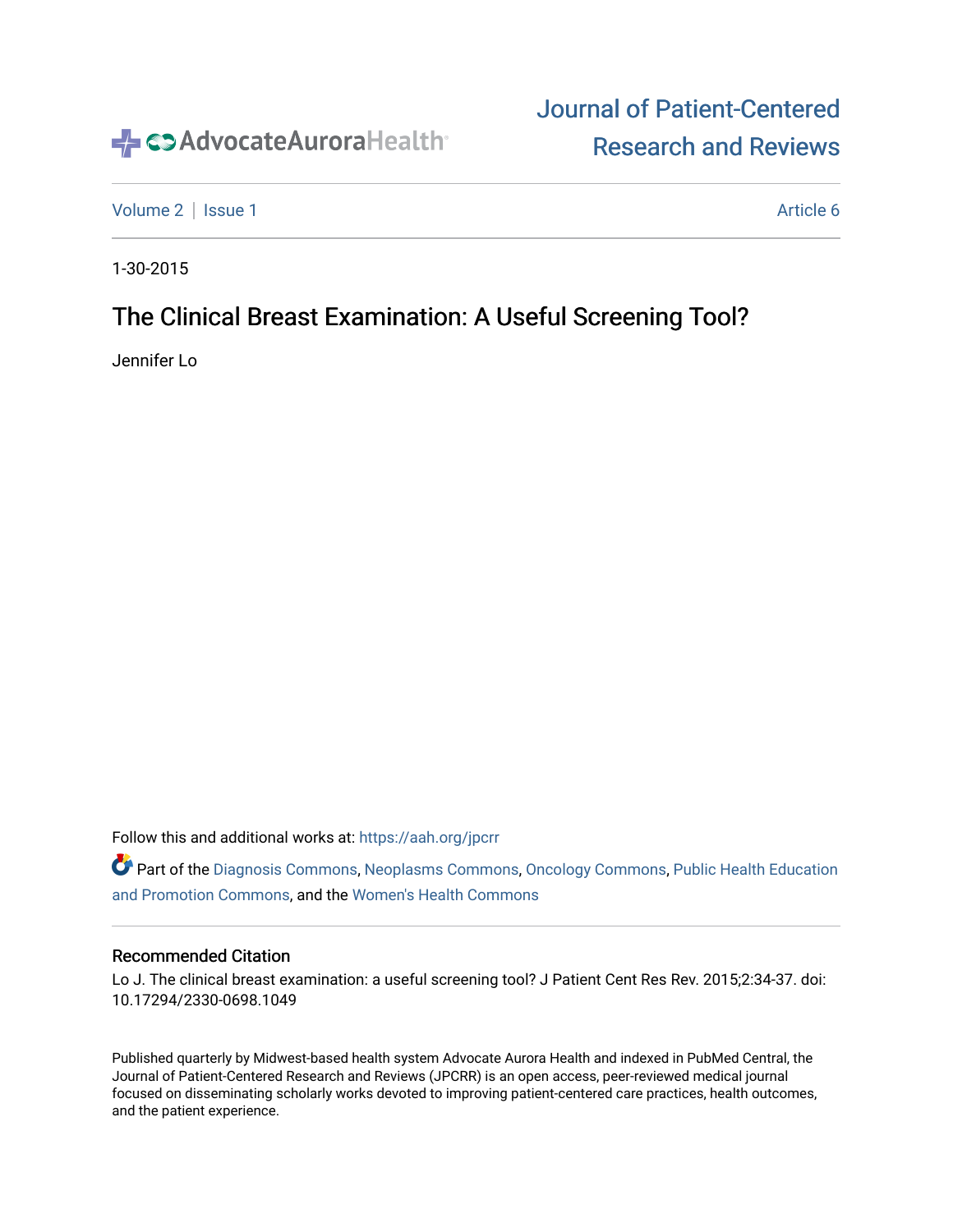# **The Clinical Breast Examination: A Useful Screening Tool?**

#### Jennifer Lo, MD

*Family Medicine Residency, Aurora St. Luke's Medical Center, Milwaukee, WI*

**Abstract** The standardization of the clinical breast examination as a screening tool for breast cancer has been a topic of controversy. Current recommendations vary significantly from organization to organization without consensus. There currently does not seem to be sufficient evidence regarding overall survival benefit of the clinical breast exam. However, as adjunct screening with mammography, it may help find earlier breast cancers and the up to 5–10% of cancers missed by mammography. The most appropriate standardized protocol may be that the clinical breast exam can be performed at the discretion of the provider and patient, with more inclination toward use in women in whom the exam carries greater sensitivity. (*J Patient-Centered Res Rev.* 2015;2:34-37.) **Keywords** clinical breast exam, breast cancer screening

The clinical breast examination is a widely used practice in both clinical and academic settings. It has become a standard part of the annual preventive well-woman examination. How effective the clinical breast exam is as a screening tool, and the evidence supporting it, remains ambiguous. Currently, there are many recommendations regarding use of the clinical breast exam among various organizations, but no consensus.

### **BACKGROUND**

Breast cancer is the most common noncutaneous form of cancer in women. The 10-year probability of developing breast cancer increases with age; on average, the lifetime risk of developing breast cancer is 1 in 8.1,2 Breast cancer is the second leading cause of cancer deaths in women, after lung cancer; 88% of cancer deaths occur in women older than 50 years of age. Breast cancer deaths have decreased by 28–34% from 1990 to 2010, a decrease that has been attributed both to improvements in breast cancer treatment and early detection.<sup>1</sup>

It is widely accepted that mammography is the mainstay in screening modalities for breast cancer, with digital preferred over film mammography due to its sensitivity in younger women. The sensitivity of screening mammography ranges from 72% to 80%.<sup>3</sup> Mammography reduces the risk of dying from breast cancer by about 20–35% in women 50–60 years of age.<sup>2,4</sup> Breast cancer usually has no symptoms when the tumor is small and is easily cured. Mortality from breast cancer can be directly related to the stage at diagnosis, which is why there has been so much attention focused on breast cancer screening recommendations.

About two-thirds of women age 40 or older receive an annual clinical breast exam screening.<sup>5</sup> It is estimated that 5–10% of breast cancers may be detected by clinical breast exam alone.<sup>5</sup> However, the overall benefit in survival and outcomes with clinical breast exams has yet to be proved.

### **CURRENT RECOMMENDATIONS**

Many organizations have issued recommendations regarding providers' use of the clinical breast exam as a screening tool for patients at average risk (Table  $1^{2,6-10}$ ). However, recommendations among these organizations differ significantly, from insufficient evidence to recommend screening<sup>7,8</sup> to screening aggressively beginning at age 20 and annually starting at age 40.9,10 The U.S. Preventive Services Task Force is in the process of updating its breast screening guidelines. Its most recent recommendation from 2009, an update from 2002, states there is insufficient evidence to recommend for or against clinical breast exams.6,7 The National Cancer Institute and the American Academy of Family

Correspondence: Jennifer Lo, MD, 8348 Washington Avenue, Racine, WI, 53406, T: 262-884-4000, F: 262-884-4177, Email: Jennifer.y.lo@gmail.com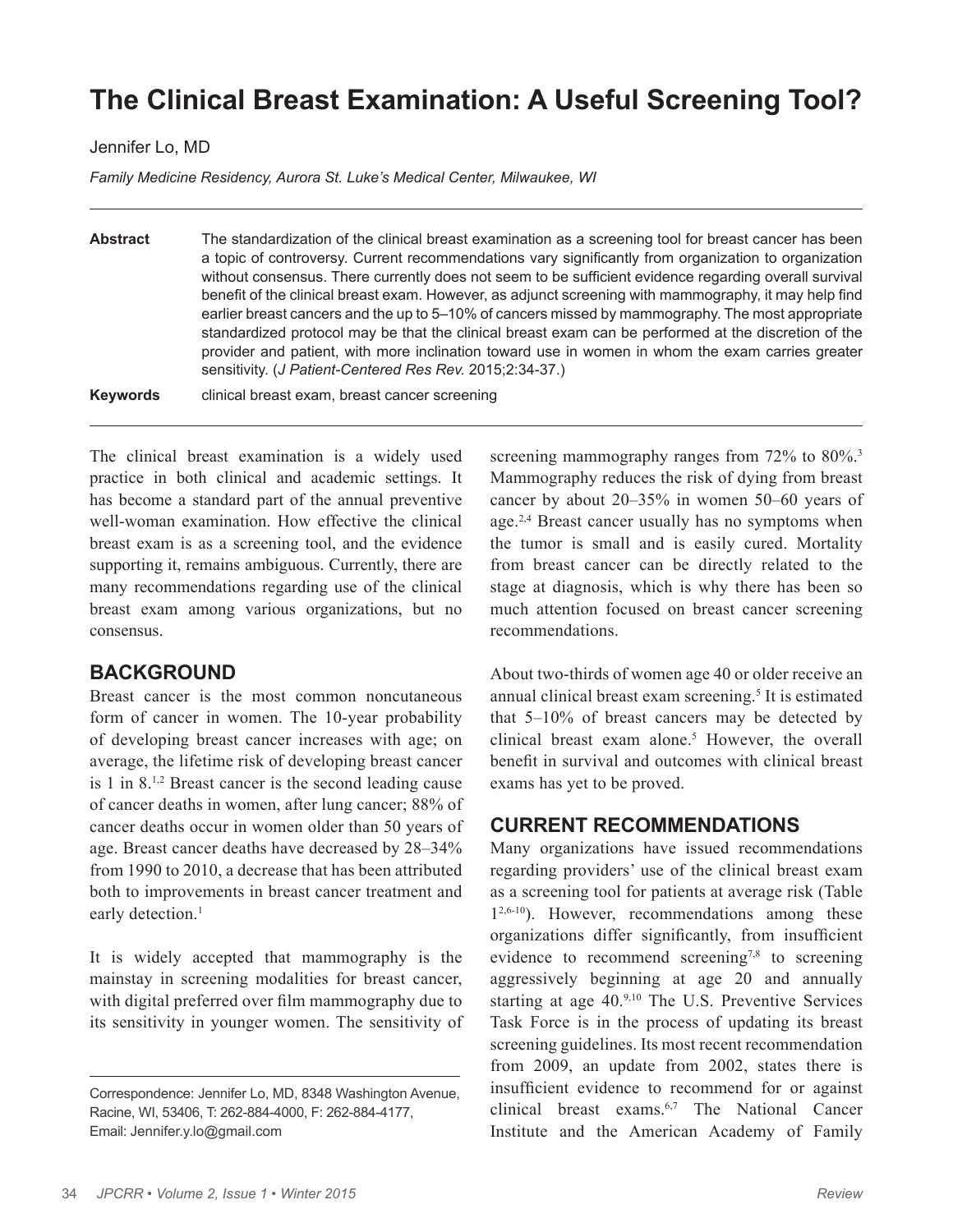**Table 1.** Summary of current recommendations for clinical breast examination screening<sup>2,6-10</sup>

| Organization                                              | <b>Recommendation</b>                                   |
|-----------------------------------------------------------|---------------------------------------------------------|
| Canadian Task Force<br>on Periodic Health<br>Examination  | Age 50–69, annually                                     |
| National Comprehensive<br><b>Cancer Network</b>           | Age 25-39, every 1-3 years;<br>age $\geq 40$ , annually |
| American Academy of<br><b>Family Physicians</b>           | Insufficient evidence                                   |
| National Cancer Institute                                 | No specific recommendations                             |
| U.S. Preventive Services<br><b>Task Force</b>             | Insufficient evidence to<br>recommend for or against    |
| American College<br>of Obstetricians and<br>Gynecologists | Age 20-39, every 1-3 years;<br>age ≥40, annually        |
| American Cancer Society                                   | Age 20-39, every 3 years;<br>age ≥40, annually          |

Physicians have no specific recommendations.<sup>2,8</sup> The American Cancer Society and the American College of Obstetricians and Gynecologists (ACOG) have the strictest screening guidelines, recommending a baseline screening at age 20. The ACOG updated its screening recommendations in 2011.<sup>2,9</sup> The National Comprehensive Cancer Network and the Canadian Task Force on the Periodic Health Examination each recommend clinical breast exam every 1–3 years from age 25 to 39 then annually at age  $40-50$  and older.<sup>10</sup>

## **CURRENT EVIDENCE**

A current search for evidence does not yield many new or recent studies to sway recommendation for or against screening. There are a few studies that have compared long-term outcomes using mammography alone versus mammography in conjunction with clinical breast exams. Most studies have shown no difference in outcome. However, there were more early-stage breast cancers found with dual screening.<sup>11</sup> Perhaps the most referenced study is the randomized Canadian National Breast Screening Study-2 (CNBSS-2), which reported 13-year results in women 50–59 years of age.<sup>12</sup> The study compared two groups of women who were recruited from January 1980 to March 1985. These women were followed by record linkage through December 1993 and by active breast cancer registry through June

1996. One group received annual mammography with a clinical breast exam, another received clinical breast exam alone. The results of the study concluded that yearly mammography with clinical breast exam detected considerably more lymph node-negative and small breast cancers but had no impact on mortality from breast cancer. This study also found that the sensitivity of the clinical breast exam was 54%, one of the highest sensitivities reported thus far.

A published study by Bobo et al. looked at breast cancer screening findings reported to the National Breast and Cervical Cancer Early Detection Program from 1995 to 1998.<sup>11</sup> This study of low-income women found that about 5.1% of abnormal clinical breast exams with normal mammography were later found by biopsy to be malignant, suggesting that these cancers may have been missed by mammography alone. Another 11.2% of cancers detected by clinical breast exam had missing mammography data. The average age of women in this study was 52.5 years, with about 10% of women younger than age 40 and 9% older than age 70. Women with breast symptoms made up 18.9% of the records examined. Abnormal results were more common in this group than in asymptomatic women.

This study also reported a high number of abnormal clinical breast exams in women under 40 (14.1%), which the study attributed to artifact as the detection program does not encourage screening for women that young.11 Both the inclusion of women with breast symptoms as well as the high number of abnormal breast exams in women under 40 may have skewed the results of this study to reflect a higher number of detected cancers. This study estimated a sensitivity of 58.8%, specificity of 93.4% and positive predictive value of 4.3%. Sensitivity decreased with age, whereas specificity and positive predictive value increased with age $^{11}$ 

A 2002 study from the Netherlands investigated the predictors of sensitivity in the clinical breast exam. The study reported sensitivity of the clinical breast exam to be, on average, 35%, varying somewhat based on risk factors.<sup>5</sup> The study examined women age 50 years or older and high-risk women age 40–49. Study participants were invited for a screening visit during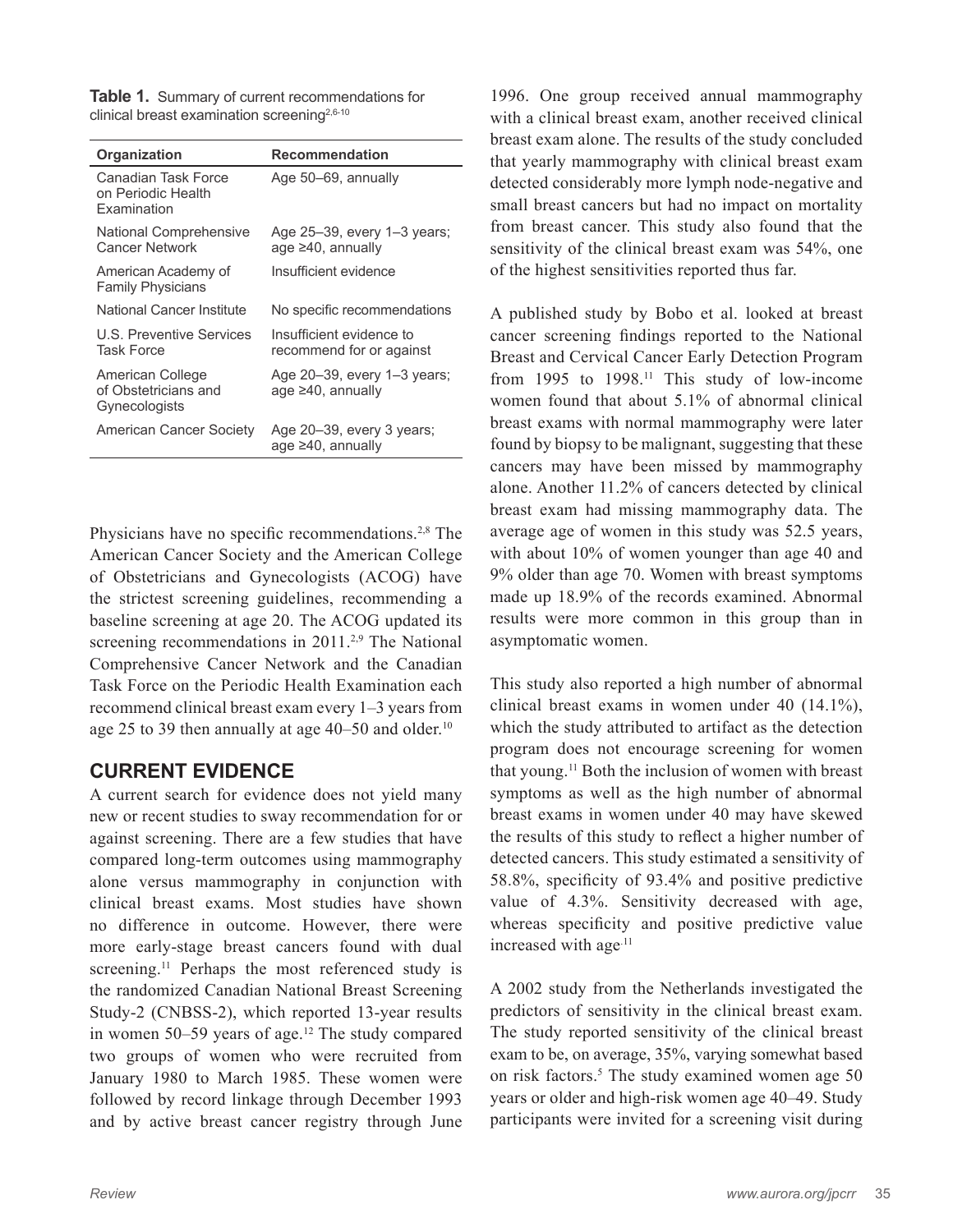which a trained nurse performed a clinical breast exam and a screening mammogram. Investigators reported that the strongest predictor of detection of cancer with clinical breast exam was tumor size. The highest sensitivity was observed in women 50–59 years of age, with sensitivity significantly lower in women 40–49 years and those 80 years or older. Sensitivity also was higher among Asian and white women, women with lower body weight (<135 pounds) and women on hormone replacement therapy with estrogen and progesterone.

A 2005 review article on breast cancer screening by Elmore et al. reported sensitivities of clinical breast exams from community practices ranging from 28% to  $36\%$ <sup>4</sup>

One study of interval breast cancers, defined as breast cancers discovered within 1 year of normal screening mammography, found that 16% of interval cancers were found during routine clinical breast exam performed by clinicians in asymptomatic women.3 The remainder were found by subsequent mammograms conducted on women who presented with a breast concern or complaint. Not surprisingly, the interval cancers were higher-stage, larger tumors and had more lymph node positivity than those with mammography screening-detected cancers. The factor that most influenced discovery was a patient having two or more breast concerns; the most often reported concerns were a breast lump and a personal and/or family history of breast cancer.3

The clinical breast exam itself is a relatively benign exam. Its potential harms stem from falsepositive results that can lead to consequences such as overdiagnosis, patient anxiety, pain from mammography compression and radiation exposure. It has been reported that after 10 years of screening, 50% of women will have at least one false-positive mammogram and 20% of women will have one falsepositive clinical breast exam.4

## **DISCUSSION**

There continues to be ambiguous evidence regarding the use of the clinical breast exam as a screening tool. Any benefits in survival related to clinical breast exam, especially in women who are likely to be screened with mammography based on current recommendations, have yet to be seen. Most studies have shown no difference in outcome, suggesting that performing clinical breast exams on women who are already undergoing mammography prevents no additional deaths from breast cancer.<sup>2,11,12</sup> There is, however, some evidence that clinical breast exams as an adjunct screening tool may help detect earlier cancers and interval cancers. Some studies have reported that the clinical breast exam may find some cancers initially missed by mammography.2

While clinical breast exam is not without risks, namely the consequences of false positives resulting in further testing, the exam in itself is relatively quick, easy to perform and benign.

The bigger picture may involve access to preventive care providers for any type of screening. One retrospective study of patients with newly diagnosed breast cancer reviewed the health care utilization patterns of patients with early breast cancer versus locally advanced breast cancer.<sup>13</sup> While both groups had a similar number of contacts with the health care system, the early breast cancer group attended primary care visits at higher rates, received higher rates of breast imaging studies and were three times more likely to have received a clinical breast exam.

Research for breast screening is quite dynamic, and new evidence emerges frequently. In fact, a 25-year follow-up study from the CNBSS-2 preliminarily concluded that annual mammography for those age 40–59 years did not reduce mortality from breast cancer more than regular physical breast exam.14 It will be interesting to see if further studies supporting this finding emerge in the upcoming years, and how the myriad recommendations may change based on new findings.

## **CONCLUSIONS**

Currently, it would be reasonable to conclude that a clinical breast examination may be done at the discretion of the provider and the patient in women at average risk. Presence of risk factors such as family or personal history of breast cancer and breast complaints as well as characteristics that suggest increased clinical breast exam sensitivity (e.g. age